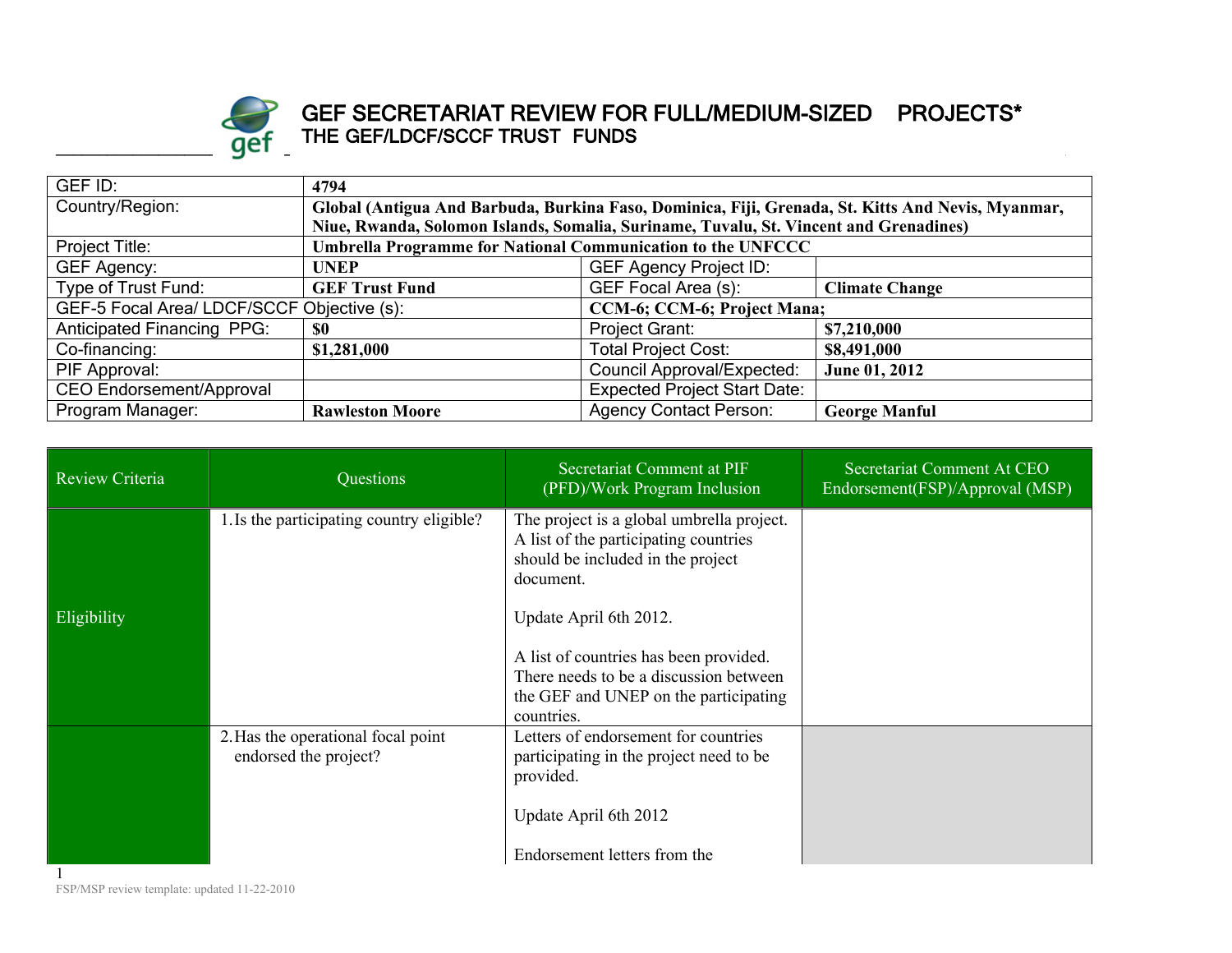|                                      |                                                                                                                      | provided. UNEP is requested to re-<br>examine the endorsement letter from                                                                                                        |  |
|--------------------------------------|----------------------------------------------------------------------------------------------------------------------|----------------------------------------------------------------------------------------------------------------------------------------------------------------------------------|--|
|                                      |                                                                                                                      | Tuvalu.                                                                                                                                                                          |  |
| Agency's<br>Comparative<br>Advantage | 3. Is the Agency's comparative<br>advantage for this project clearly<br>described and supported?                     | The agency's comparative advantage is<br>clearly described. UNEP has extensive<br>experience providing technical<br>backstopping and assistance for this<br>kind of activity.    |  |
|                                      | 4. If there is a non-grant instrument in<br>the project, is the GEF Agency<br>capable of managing it?                | N/A                                                                                                                                                                              |  |
|                                      | 5. Does the project fit into the Agency's<br>program and staff capacity in the<br>country?                           | The project fits into the Agency's<br>program.                                                                                                                                   |  |
|                                      | 6. Is the proposed Grant (including the<br>Agency fee) within the resources<br>available from (mark all that apply): |                                                                                                                                                                                  |  |
| Resource<br>Availability             |                                                                                                                      |                                                                                                                                                                                  |  |
|                                      | • the STAR allocation?                                                                                               |                                                                                                                                                                                  |  |
|                                      | • the focal area allocation?                                                                                         |                                                                                                                                                                                  |  |
|                                      | • the LDCF under the principle of<br>equitable access                                                                |                                                                                                                                                                                  |  |
|                                      | • the SCCF (Adaptation or<br>Technology Transfer)?                                                                   |                                                                                                                                                                                  |  |
|                                      | • Nagoya Protocol Investment Fund                                                                                    |                                                                                                                                                                                  |  |
|                                      | • focal area set-aside?                                                                                              | The proposed grant requested is within<br>the focal area set aside.                                                                                                              |  |
| <b>Project Consistency</b>           | 7. Is the project aligned with the focal<br>/multifocal areas/ LDCF/SCCF/NPIF<br>results framework?                  | The project is aligned with the GEF<br>CCM results framework. The project<br>once successfully implemented will<br>assist countries to prepare their national<br>communications. |  |
|                                      | 8. Are the relevant GEF 5 focal/<br>multifocal areas/LDCF/SCCF/NPIF<br>objectives identified?                        | CCM-6 is the relevant focal area<br>objective and it has been identified.                                                                                                        |  |
|                                      | 9. Is the project consistent with the                                                                                | The project will allow countries to meet                                                                                                                                         |  |
| 2                                    |                                                                                                                      |                                                                                                                                                                                  |  |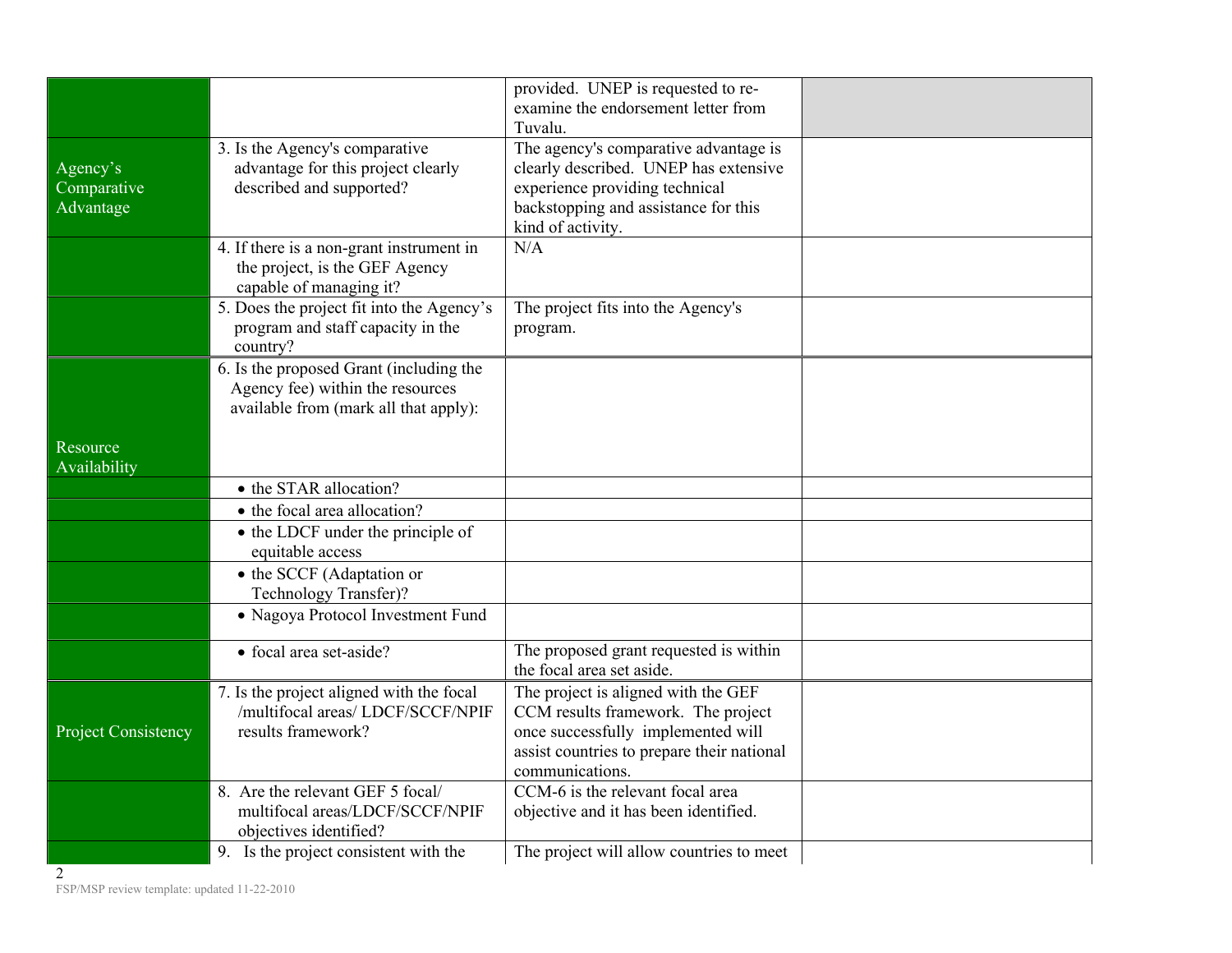|                | strategies and plans or reports and<br>assessments under relevant<br>conventions, including NPFE,<br>NAPA, NCSA, or NAP?                                                                                         |                                                                                                                                                                                                                                                                                                                             |  |
|----------------|------------------------------------------------------------------------------------------------------------------------------------------------------------------------------------------------------------------|-----------------------------------------------------------------------------------------------------------------------------------------------------------------------------------------------------------------------------------------------------------------------------------------------------------------------------|--|
|                | 10. Does the proposal clearly articulate<br>how the capacities developed, if any,<br>will contribute to the sustainability<br>of project outcomes?                                                               | The project will allow countries to build<br>capacities to identify key sectoral<br>vulnerabilities and to do greenhouse gas<br>inventories.                                                                                                                                                                                |  |
|                | 11. Is (are) the baseline project(s),<br>including problem (s) that the<br>baseline project(s) seek/s to address,<br>sufficiently described and based on<br>sound data and assumptions?                          | The project will provide countries with<br>the resources to fulfill their<br>commitments pursuant to Articles 4.1<br>and 12 of the UNFCCC. The baseline is<br>sufficiently described.                                                                                                                                       |  |
| Project Design |                                                                                                                                                                                                                  |                                                                                                                                                                                                                                                                                                                             |  |
|                | 12. Has the cost-effectiveness been<br>sufficiently demonstrated, including<br>the cost-effectiveness of the project<br>design approach as compared to<br>alternative approaches to achieve<br>similar benefits? |                                                                                                                                                                                                                                                                                                                             |  |
|                | 13. Are the activities that will be<br>financed using GEF/LDCF/SCCF<br>funding based on incremental/<br>additional reasoning?                                                                                    | The activities proposed in the project are<br>appropriate.                                                                                                                                                                                                                                                                  |  |
|                | 14. Is the project framework sound and<br>sufficiently clear?                                                                                                                                                    | The project framework is clear. The<br>first component will allow participating<br>countries to do stocktaking and self-<br>assessment activities to prepare their<br>project documents and national<br>workplans. The second component of<br>the project will allow countries to<br>prepare their national communications. |  |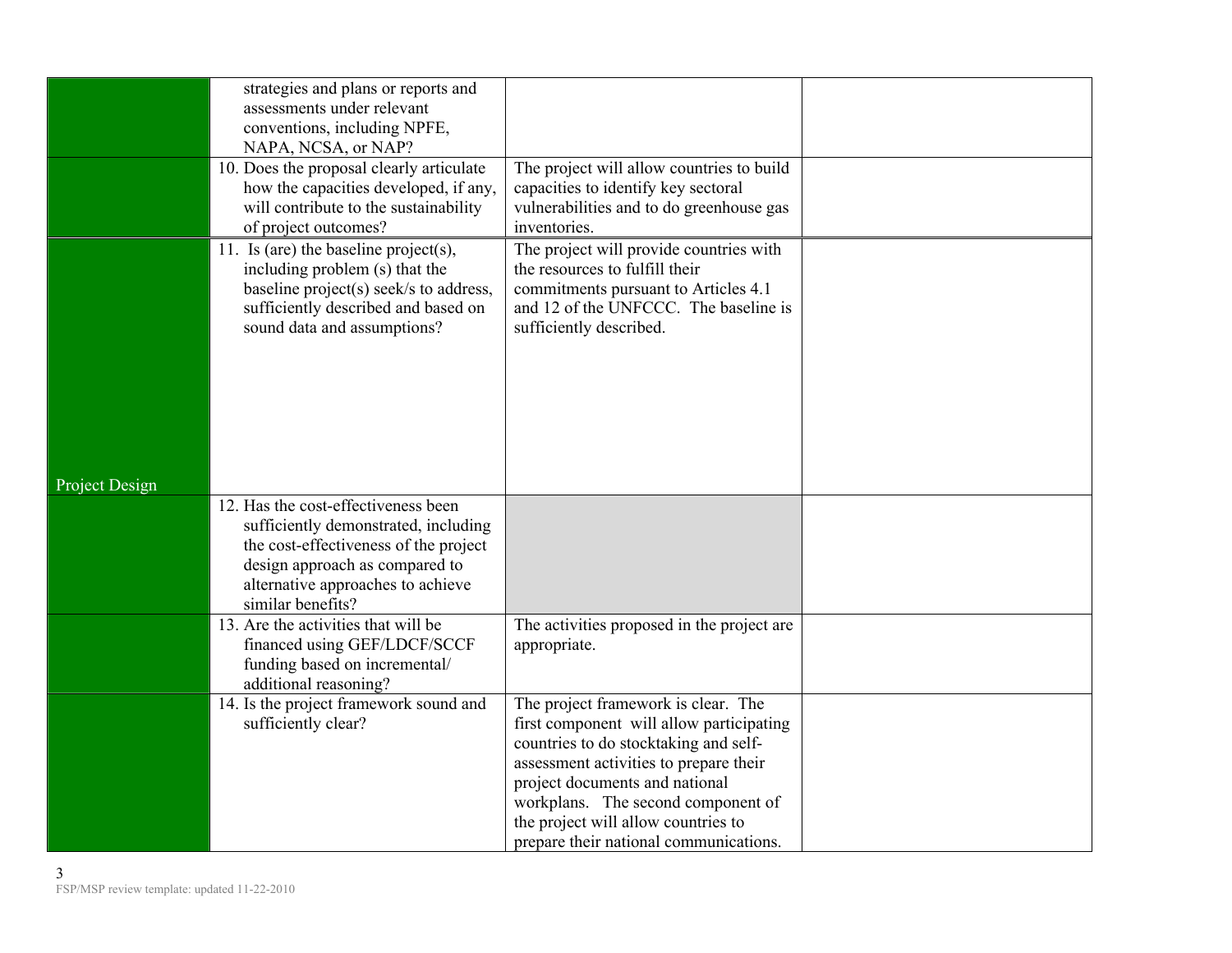|                   | 15. Are the applied methodology and<br>assumptions for the description of<br>the incremental/additional benefits<br>sound and appropriate?<br>16. Is there a clear description of: a) the                       | N/A<br>There is a clear description of the socio-                                                          |  |
|-------------------|-----------------------------------------------------------------------------------------------------------------------------------------------------------------------------------------------------------------|------------------------------------------------------------------------------------------------------------|--|
|                   | socio-economic benefits, including<br>gender dimensions, to be delivered<br>by the project, and b) how will the<br>delivery of such benefits support the<br>achievement of incremental/<br>additional benefits? | economic benefits.                                                                                         |  |
|                   | 17. Is public participation, including<br>CSOs and indigeneous people, taken<br>into consideration, their role<br>identified and addressed properly?                                                            | N/A                                                                                                        |  |
|                   | 18. Does the project take into account<br>potential major risks, including the<br>consequences of climate change and<br>provides sufficient risk mitigation<br>measures? (i.e., climate resilience)             | The project takes into account potential<br>risks and identifies mitigation options to<br>reduce the risk. |  |
|                   | 19. Is the project consistent and properly<br>coordinated with other related<br>initiatives in the country or in the<br>region?                                                                                 | The project is coordinated with the<br>relevant related initiatives.                                       |  |
|                   | 20. Is the project implementation/<br>execution arrangement adequate?                                                                                                                                           | The project implementation<br>arrangements are adequate.                                                   |  |
|                   | 21. Is the project structure sufficiently<br>close to what was presented at PIF,<br>with clear justifications for changes?                                                                                      |                                                                                                            |  |
|                   | 22. If there is a non-grant instrument in<br>the project, is there a reasonable<br>calendar of reflows included?                                                                                                |                                                                                                            |  |
|                   | 23. Is funding level for project<br>management cost appropriate?                                                                                                                                                | The project management cost is<br>appropriate.                                                             |  |
| Project Financing |                                                                                                                                                                                                                 |                                                                                                            |  |

FSP/MSP review template: updated 11-22-2010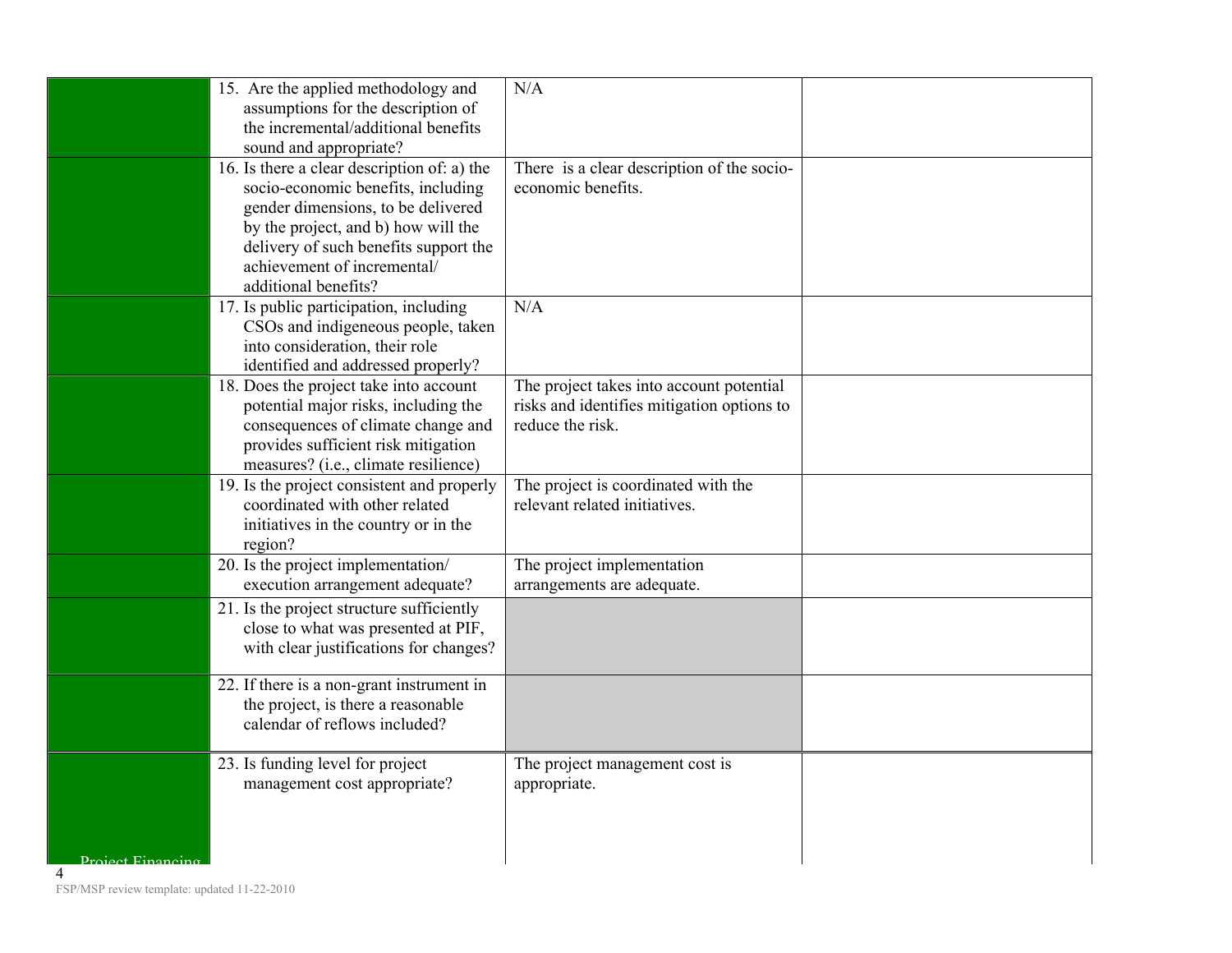|                                   | 24. Is the funding and co-financing per                     | The total project cost is US\$11,330,000,                                                                                                                                                      |  |
|-----------------------------------|-------------------------------------------------------------|------------------------------------------------------------------------------------------------------------------------------------------------------------------------------------------------|--|
|                                   | objective appropriate and adequate                          | and the funding per objective is                                                                                                                                                               |  |
|                                   | to achieve the expected outcomes                            | appropriate and adequate to achieve                                                                                                                                                            |  |
|                                   | and outputs?                                                | expected outcomes and outputs.                                                                                                                                                                 |  |
|                                   |                                                             | Update April 6th 2012                                                                                                                                                                          |  |
|                                   |                                                             | The total project cost is now<br>$$US7,210,000$ , as the project is for 14<br>countries. The funding per objective is<br>appropriate and adequate to achieve<br>expected outcomes and outputs. |  |
|                                   | 25. At PIF: comment on the indicated                        | The GEF provides full cost for enabling                                                                                                                                                        |  |
|                                   | cofinancing;                                                | activities.                                                                                                                                                                                    |  |
|                                   | At CEO endorsement: indicate if                             |                                                                                                                                                                                                |  |
|                                   | confirmed co-financing is provided.                         |                                                                                                                                                                                                |  |
|                                   | 26. Is the co-financing amount that the                     | This will be done on a country by                                                                                                                                                              |  |
|                                   | Agency is bringing to the project in<br>line with its role? | country basis. The GEF provides full<br>cost for National Communications                                                                                                                       |  |
|                                   |                                                             | activities.                                                                                                                                                                                    |  |
|                                   | 27. Have the appropriate Tracking Tools                     |                                                                                                                                                                                                |  |
| <b>Project Monitoring</b>         | been included with information for                          |                                                                                                                                                                                                |  |
| and Evaluation                    | all relevant indicators, as applicable?                     |                                                                                                                                                                                                |  |
|                                   | 28. Does the proposal include a                             |                                                                                                                                                                                                |  |
|                                   | budgeted M&E Plan that monitors                             |                                                                                                                                                                                                |  |
|                                   | and measures results with indicators                        |                                                                                                                                                                                                |  |
|                                   | and targets?                                                |                                                                                                                                                                                                |  |
| <b>Agency Responses</b>           | 29. Has the Agency responded                                |                                                                                                                                                                                                |  |
|                                   | adequately to comments from:                                |                                                                                                                                                                                                |  |
|                                   | $\bullet$ STAP?                                             |                                                                                                                                                                                                |  |
|                                   | <b>Convention Secretariat?</b>                              |                                                                                                                                                                                                |  |
|                                   | Council comments?                                           |                                                                                                                                                                                                |  |
|                                   | • Other GEF Agencies?                                       |                                                                                                                                                                                                |  |
| <b>Secretariat Recommendation</b> |                                                             |                                                                                                                                                                                                |  |
|                                   | 30. Is PIF clearance/approval being                         | The PIF is not being recommended for                                                                                                                                                           |  |
| Recommendation at                 | recommended?                                                | clearance. There are no endorsement                                                                                                                                                            |  |
| PIF Stage                         |                                                             | letters for the project. In order for full                                                                                                                                                     |  |
|                                   |                                                             | consideration of the project endorsement                                                                                                                                                       |  |
| 5                                 |                                                             |                                                                                                                                                                                                |  |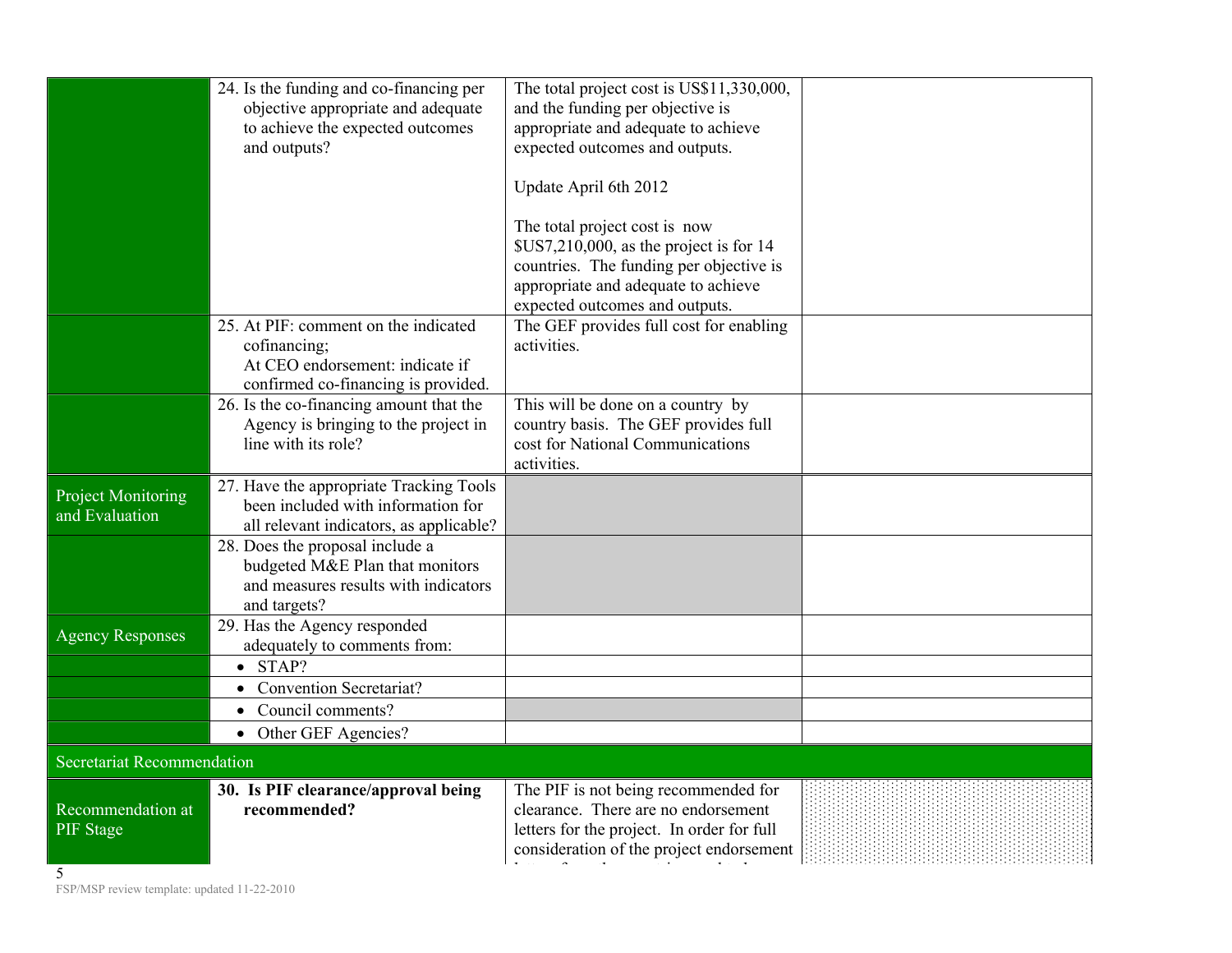|                                       |                                    | submitted. A list of the countries                                                                                                                                                                                   |  |
|---------------------------------------|------------------------------------|----------------------------------------------------------------------------------------------------------------------------------------------------------------------------------------------------------------------|--|
|                                       |                                    | participating in the project should also                                                                                                                                                                             |  |
|                                       |                                    | be included in the project document.                                                                                                                                                                                 |  |
|                                       |                                    | Update April 6th 2012                                                                                                                                                                                                |  |
|                                       |                                    | The PIF is not recommended for<br>clearance. There needs to be a<br>discussion between the GEF and UNEP<br>on the participating countries. UNEP is<br>requested to re-examine the<br>endorsement letter from Tuvalu. |  |
|                                       |                                    | Update April 16th 2012                                                                                                                                                                                               |  |
|                                       |                                    | Niue has been added to the project as a<br>participating country, and the                                                                                                                                            |  |
|                                       |                                    | endorsement letter issues have been<br>resolved. The project is recommended                                                                                                                                          |  |
|                                       |                                    | for clearance.                                                                                                                                                                                                       |  |
|                                       | 31. Items to consider at CEO       |                                                                                                                                                                                                                      |  |
|                                       | endorsement/approval.              |                                                                                                                                                                                                                      |  |
|                                       | 32. At endorsement/approval, did   |                                                                                                                                                                                                                      |  |
| Recommendation at<br>CEO Endorsement/ | Agency include the progress of PPG |                                                                                                                                                                                                                      |  |
| Approval                              | with clear information of          |                                                                                                                                                                                                                      |  |
|                                       | commitment status of the PPG?      |                                                                                                                                                                                                                      |  |
|                                       | 33. Is CEO endorsement/approval    |                                                                                                                                                                                                                      |  |
|                                       | being recommended?                 |                                                                                                                                                                                                                      |  |
| Review Date (s)                       | First review*                      |                                                                                                                                                                                                                      |  |
|                                       | Additional review (as necessary)   |                                                                                                                                                                                                                      |  |
|                                       | Additional review (as necessary)   |                                                                                                                                                                                                                      |  |
|                                       | Additional review (as necessary)   |                                                                                                                                                                                                                      |  |
|                                       | Additional review (as necessary)   |                                                                                                                                                                                                                      |  |

\* This is the first time the Program Manager provides full comments for the project. Subsequent follow-up reviews should be recorded. For specific comments for each section, please insert a date after comments. Greyed areas in each section do not need comments.